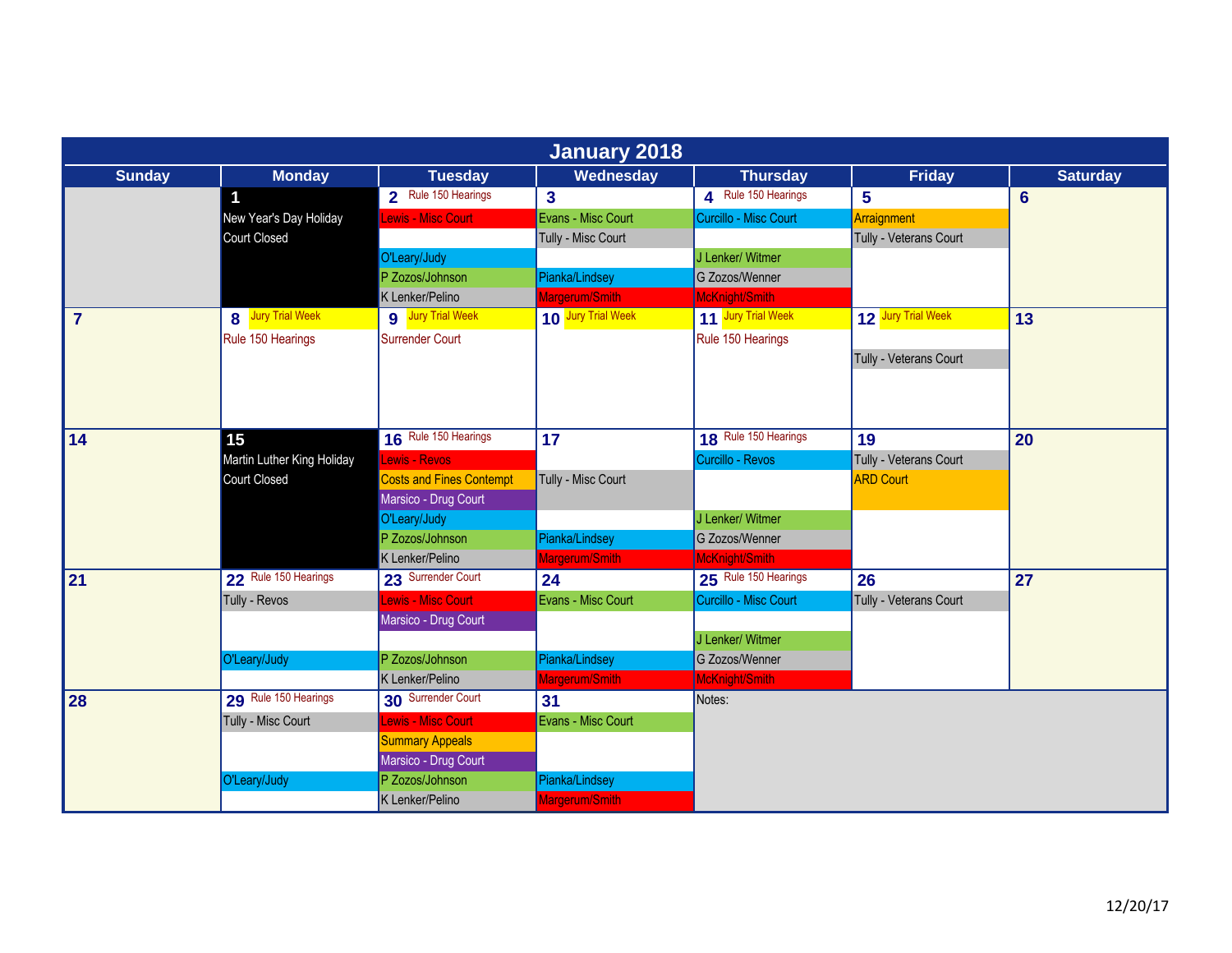| <b>February 2018</b> |                         |                        |                    |                        |                        |                 |  |  |
|----------------------|-------------------------|------------------------|--------------------|------------------------|------------------------|-----------------|--|--|
| <b>Sunday</b>        | <b>Monday</b>           | <b>Tuesday</b>         | Wednesday          | <b>Thursday</b>        | <b>Friday</b>          | <b>Saturday</b> |  |  |
|                      |                         |                        |                    | Rule 150 Hearings<br>4 | $\overline{2}$         | $\overline{3}$  |  |  |
|                      |                         |                        |                    | Curcillo - Misc Court  | Arraignment            |                 |  |  |
|                      |                         |                        |                    |                        | Tully - Veterans Court |                 |  |  |
|                      |                         |                        |                    | J Lenker/ Witmer       |                        |                 |  |  |
|                      |                         |                        |                    | G Zozos/Wenner         |                        |                 |  |  |
|                      |                         |                        |                    | McKnight/Smith         |                        |                 |  |  |
| 4                    | 5 Rule 150 Hearings     | 6 Surrender Court      | $\overline{7}$     | 8 Rule 150 Hearings    | $\boldsymbol{9}$       | 10              |  |  |
|                      | Tully - Misc Court      | Lewis - Misc Court     | Evans - Misc Court | Curcillo - Misc Court  |                        |                 |  |  |
|                      |                         | Marsico - Drug Court   |                    |                        | Tully - Veterans Court |                 |  |  |
|                      |                         |                        |                    | J Lenker/ Witmer       |                        |                 |  |  |
|                      | O'Leary/Judy            | P Zozos/Johnson        | Pianka/Lindsey     | G Zozos/Wenner         |                        |                 |  |  |
|                      |                         | K Lenker/Pelino        | Margerum/Smith     | McKnight/Smith         |                        |                 |  |  |
| $\overline{11}$      | 12 Jury Trial Week      | 13 Jury Trial Week     | 14 Jury Trial Week | 15 Jury Trial Week     | 16 Jury Trial Week     | 17              |  |  |
|                      | Rule 150 Hearings       | Surrender Court        |                    | Rule 150 Hearings      | Tully - Veterans Court |                 |  |  |
|                      |                         | Marsico - Drug Court   |                    |                        |                        |                 |  |  |
|                      |                         |                        |                    |                        |                        |                 |  |  |
|                      |                         |                        |                    |                        |                        |                 |  |  |
| 18                   | 19                      | 20 Rule 150 Hearings   | 21                 | 22 Rule 150 Hearings   | 23                     | 24              |  |  |
|                      | President's Day Holiday | Lewis - Revos          | Evans - Revos      | Curcillo - Revos       | Tully - Veterans Court |                 |  |  |
|                      | Court Closed            | <b>Summary Appeals</b> | Tully - Misc Court |                        | <b>ARD Court</b>       |                 |  |  |
|                      |                         | Marsico - Drug Court   |                    |                        |                        |                 |  |  |
|                      |                         | O'Leary/Judy           |                    | J Lenker/ Witmer       |                        |                 |  |  |
|                      |                         | P Zozos/Johnson        | Pianka/Lindsey     | G Zozos/Wenner         |                        |                 |  |  |
|                      |                         | K Lenker/Pelino        | Margerum/Smith     | McKnight/Smith         |                        |                 |  |  |
| 25                   | 26 Rule 150 Hearings    | 27 Surrender Court     | 28                 | Notes:                 |                        |                 |  |  |
|                      | Tully - Revos           | Lewis - Misc Court     | Evans - Misc Court |                        |                        |                 |  |  |
|                      |                         | Marsico - Drug Court   |                    |                        |                        |                 |  |  |
|                      |                         |                        |                    |                        |                        |                 |  |  |
|                      | O'Leary/Judy            | P Zozos/Johnson        | Pianka/Lindsey     |                        |                        |                 |  |  |
|                      |                         | K Lenker/Pelino        | Margerum/Smith     |                        |                        |                 |  |  |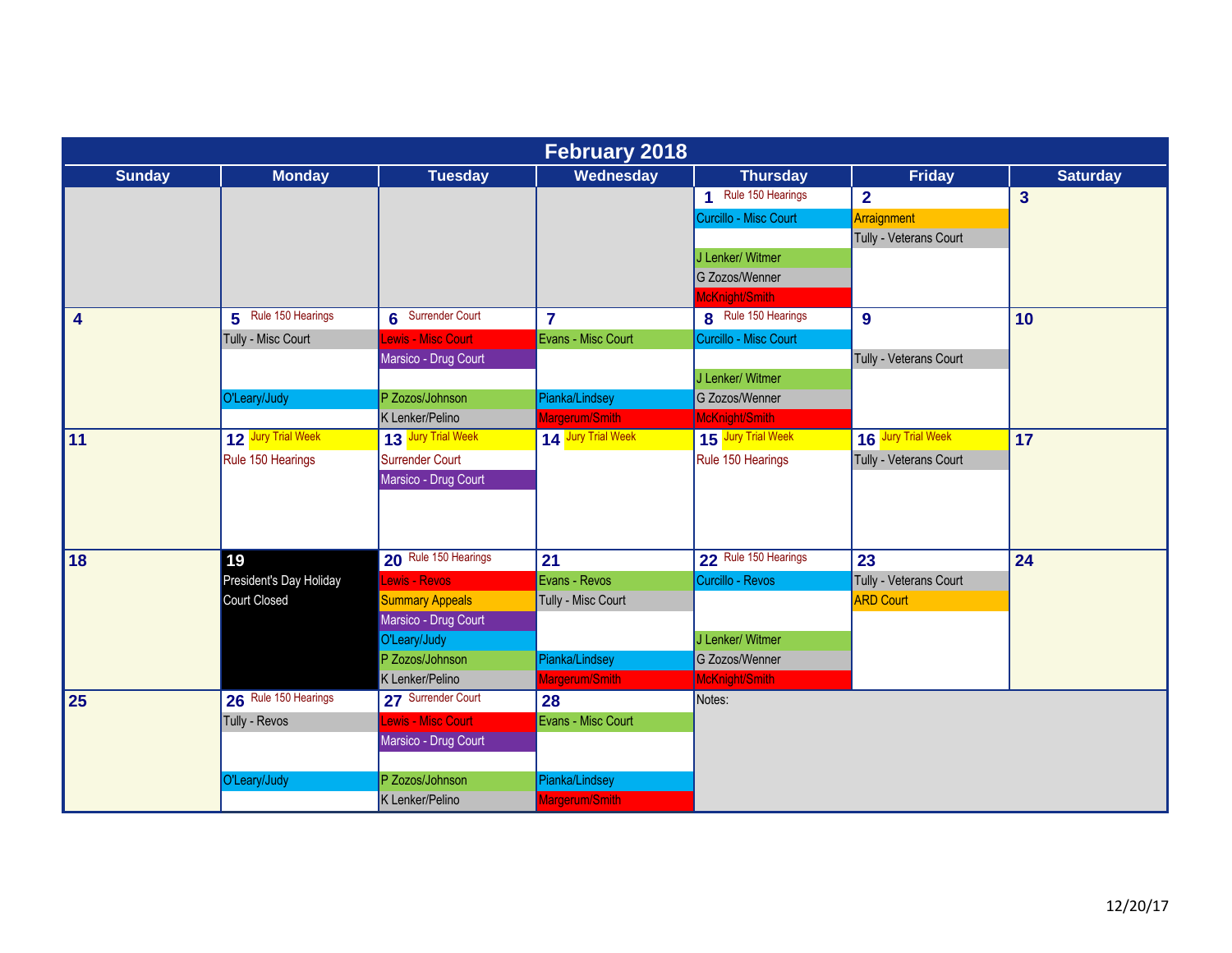|                         | <b>March 2018</b>    |                                 |                         |                       |                        |                         |  |  |  |
|-------------------------|----------------------|---------------------------------|-------------------------|-----------------------|------------------------|-------------------------|--|--|--|
| <b>Sunday</b>           | <b>Monday</b>        | <b>Tuesday</b>                  | Wednesday               | <b>Thursday</b>       | <b>Friday</b>          | <b>Saturday</b>         |  |  |  |
|                         |                      |                                 |                         | 1 Rule 150 Hearings   | $\overline{2}$         | $\overline{\mathbf{3}}$ |  |  |  |
|                         |                      |                                 |                         | Curcillo - Misc Court | Arraignment            |                         |  |  |  |
|                         |                      |                                 |                         |                       | Tully - Veterans Court |                         |  |  |  |
|                         |                      |                                 |                         | J Lenker/ Witmer      |                        |                         |  |  |  |
|                         |                      |                                 |                         | G Zozos/Wenner        |                        |                         |  |  |  |
|                         |                      |                                 |                         | McKnight/Smith        |                        |                         |  |  |  |
| $\overline{\mathbf{4}}$ | 5 Rule 150 Hearings  | 6 Surrender Court               | $\overline{\mathbf{r}}$ | 8 Rule 150 Hearings   | $\boldsymbol{9}$       | 10                      |  |  |  |
|                         | Tully - Misc Court   | <b>Lewis - Misc Court</b>       | Evans - Misc Court      | Curcillo - Misc Court |                        |                         |  |  |  |
|                         |                      | Marsico - Drug Court            |                         |                       | Tully - Veterans Court |                         |  |  |  |
|                         |                      |                                 |                         | J Lenker/ Witmer      |                        |                         |  |  |  |
|                         | O'Leary/Judy         | P Zozos/Johnson                 | Pianka/Lindsey          | G Zozos/Wenner        |                        |                         |  |  |  |
|                         |                      | K Lenker/Pelino                 | Margerum/Smith          | McKnight/Smith        |                        |                         |  |  |  |
| 11                      | 12 Jury Trial Week   | 13 Jury Trial Week              | 14 Jury Trial Week      | 15 Jury Trial Week    | 16 Jury Trial Week     | 17                      |  |  |  |
|                         | Rule 150 Hearings    | Surrender Court                 |                         | Rule 150 Hearings     | Tully - Veterans Court |                         |  |  |  |
|                         |                      | Marsico - Drug Court            |                         |                       |                        |                         |  |  |  |
|                         |                      |                                 |                         |                       |                        |                         |  |  |  |
|                         |                      |                                 |                         |                       |                        |                         |  |  |  |
| 18                      | 19 Rule 150 Hearings | 20 Surrender Court              | 21                      | 22 Rule 150 Hearings  | 23                     | 24                      |  |  |  |
|                         | Tully - Revos        | Lewis - Revos                   | Evans - Revos           | Curcillo - Revos      | Tully - Veterans Court |                         |  |  |  |
|                         |                      | <b>Costs and Fines Contempt</b> |                         |                       | <b>ARD Court</b>       |                         |  |  |  |
|                         |                      | Marsico - Drug Court            |                         | J Lenker/ Witmer      |                        |                         |  |  |  |
|                         | O'Leary/Judy         | P Zozos/Johnson                 | Pianka/Lindsey          | G Zozos/Wenner        |                        |                         |  |  |  |
|                         |                      | K Lenker/Pelino                 | Margerum/Smith          | McKnight/Smith        |                        |                         |  |  |  |
| 25                      | 26 Rule 150 Hearings | 27 Surrender Court              | 28                      | 29 Rule 150 Hearings  | 30                     | 31                      |  |  |  |
|                         | Tully - Misc Court   | <b>Lewis - Misc Court</b>       | Evans - Misc Court      | Curcillo - Misc Court |                        |                         |  |  |  |
|                         |                      | Marsico - Drug Court            |                         |                       |                        |                         |  |  |  |
|                         |                      |                                 |                         | J Lenker/ Witmer      |                        |                         |  |  |  |
|                         | O'Leary/Judy         | P Zozos/Johnson                 | Pianka/Lindsey          | G Zozos/Wenner        |                        |                         |  |  |  |
|                         |                      | K Lenker/Pelino                 | Margerum/Smith          | McKnight/Smith        |                        |                         |  |  |  |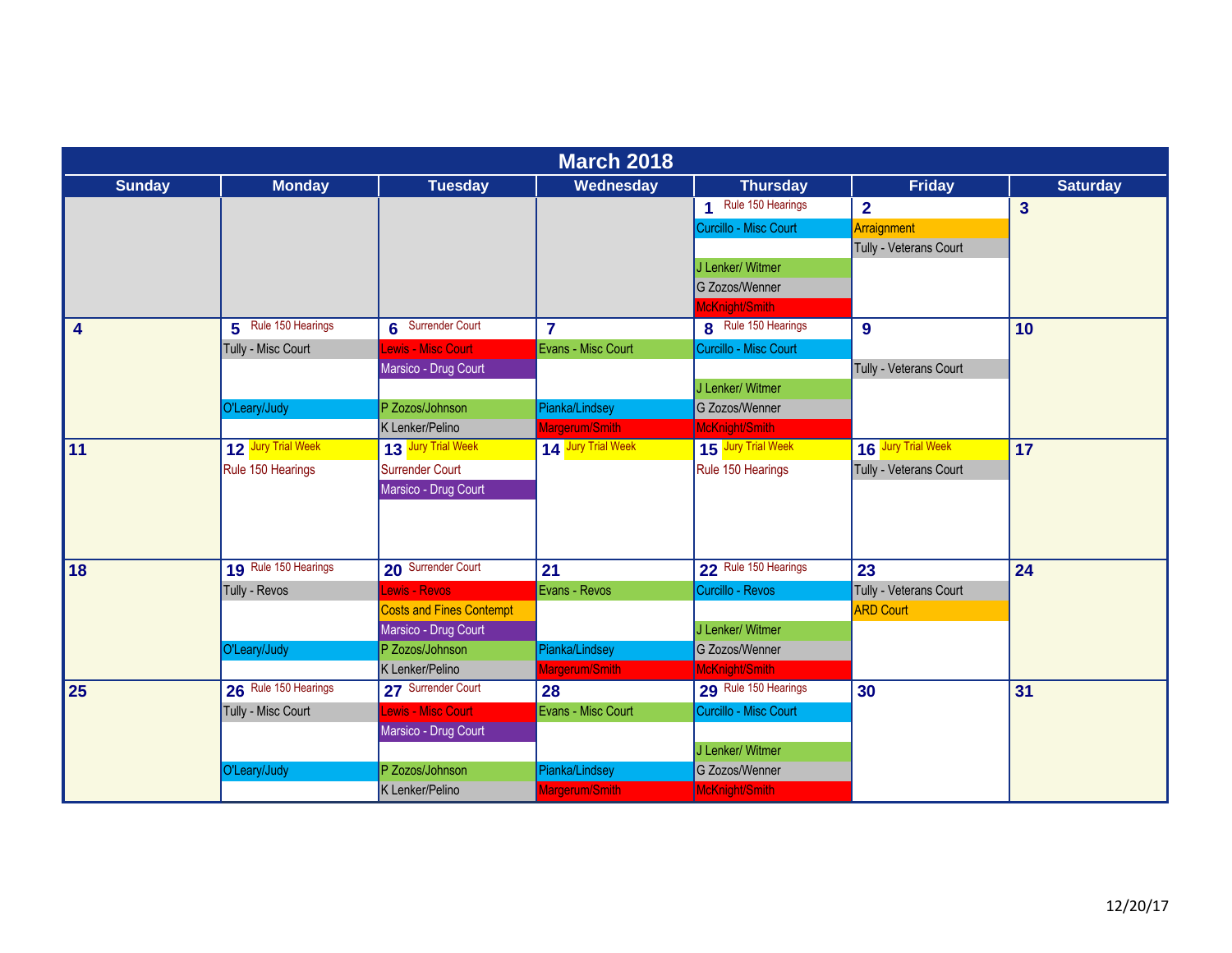| <b>April 2018</b>    |                             |                      |                    |                       |                        |                 |  |  |
|----------------------|-----------------------------|----------------------|--------------------|-----------------------|------------------------|-----------------|--|--|
| <b>Sunday</b>        | <b>Monday</b>               | <b>Tuesday</b>       | Wednesday          | <b>Thursday</b>       | <b>Friday</b>          | <b>Saturday</b> |  |  |
| $\blacktriangleleft$ | 2 Rule 150 Hearings         | 3 Surrender Court    | 4                  | 5 Rule 150 Hearings   | $6\phantom{1}6$        | $\overline{7}$  |  |  |
|                      | Tully - Misc Court          | Lewis - Misc Court   | Evans - Misc Court | Curcillo - Misc Court | Arraignment            |                 |  |  |
|                      |                             | Marsico - Drug Court |                    |                       | Tully - Veterans Court |                 |  |  |
|                      |                             |                      |                    | J Lenker/ Witmer      |                        |                 |  |  |
|                      | O'Leary/Judy                | P Zozos/Johnson      | Pianka/Lindsey     | G Zozos/Wenner        |                        |                 |  |  |
|                      |                             | K Lenker/Pelino      | Margerum/Smith     | McKnight/Smith        |                        |                 |  |  |
| 8                    | <b>9</b> Rule 150 Hearings  | 10 Surrender Court   | 11                 | 12 Rule 150 Hearings  | 13                     | 14              |  |  |
|                      | Tully - Misc Court          | Lewis - Misc Court   |                    | Curcillo - Misc Court | <b>ARD Court</b>       |                 |  |  |
|                      | <b>Naturalization Court</b> | Marsico - Drug Court |                    |                       | Tully - Veterans Court |                 |  |  |
|                      |                             |                      |                    | J Lenker/ Witmer      |                        |                 |  |  |
|                      | O'Leary/Judy                | P Zozos/Johnson      | Pianka/Lindsey     | G Zozos/Wenner        |                        |                 |  |  |
|                      |                             | K Lenker/Pelino      | Margerum/Smith     | McKnight/Smith        |                        |                 |  |  |
| 15                   | 16 Rule 150 Hearings        | 17 Surrender Court   | 18                 | 19 Rule 150 Hearings  | 20                     | 21              |  |  |
|                      | Tully - Misc Court          | ewis - Misc Court    |                    | Curcillo - Misc Court | Tully - Veterans Court |                 |  |  |
|                      |                             | Marsico - Drug Court |                    |                       |                        |                 |  |  |
|                      |                             |                      |                    | J Lenker/ Witmer      |                        |                 |  |  |
|                      | O'Leary/Judy                | P Zozos/Johnson      | Pianka/Lindsey     | G Zozos/Wenner        |                        |                 |  |  |
|                      |                             | K Lenker/Pelino      | Margerum/Smith     | McKnight/Smith        |                        |                 |  |  |
| 22                   | 23 Jury Trial Week          | 24 Jury Trial Week   | 25 Jury Trial Week | 26 Jury Trial Week    | 27 Jury Trial Week     | 28              |  |  |
|                      | Rule 150 Hearings           | Surrender Court      |                    | Rule 150 Hearings     | Tully - Veterans Court |                 |  |  |
|                      |                             | Marsico - Drug Court |                    |                       |                        |                 |  |  |
|                      |                             |                      |                    |                       |                        |                 |  |  |
|                      |                             |                      |                    |                       |                        |                 |  |  |
| 29                   | 30 Rule 150 Hearings        | Notes:               |                    |                       |                        |                 |  |  |
|                      | Tully - Revos               |                      |                    |                       |                        |                 |  |  |
|                      |                             |                      |                    |                       |                        |                 |  |  |
|                      |                             |                      |                    |                       |                        |                 |  |  |
|                      | O'Leary/Judy                |                      |                    |                       |                        |                 |  |  |
|                      |                             |                      |                    |                       |                        |                 |  |  |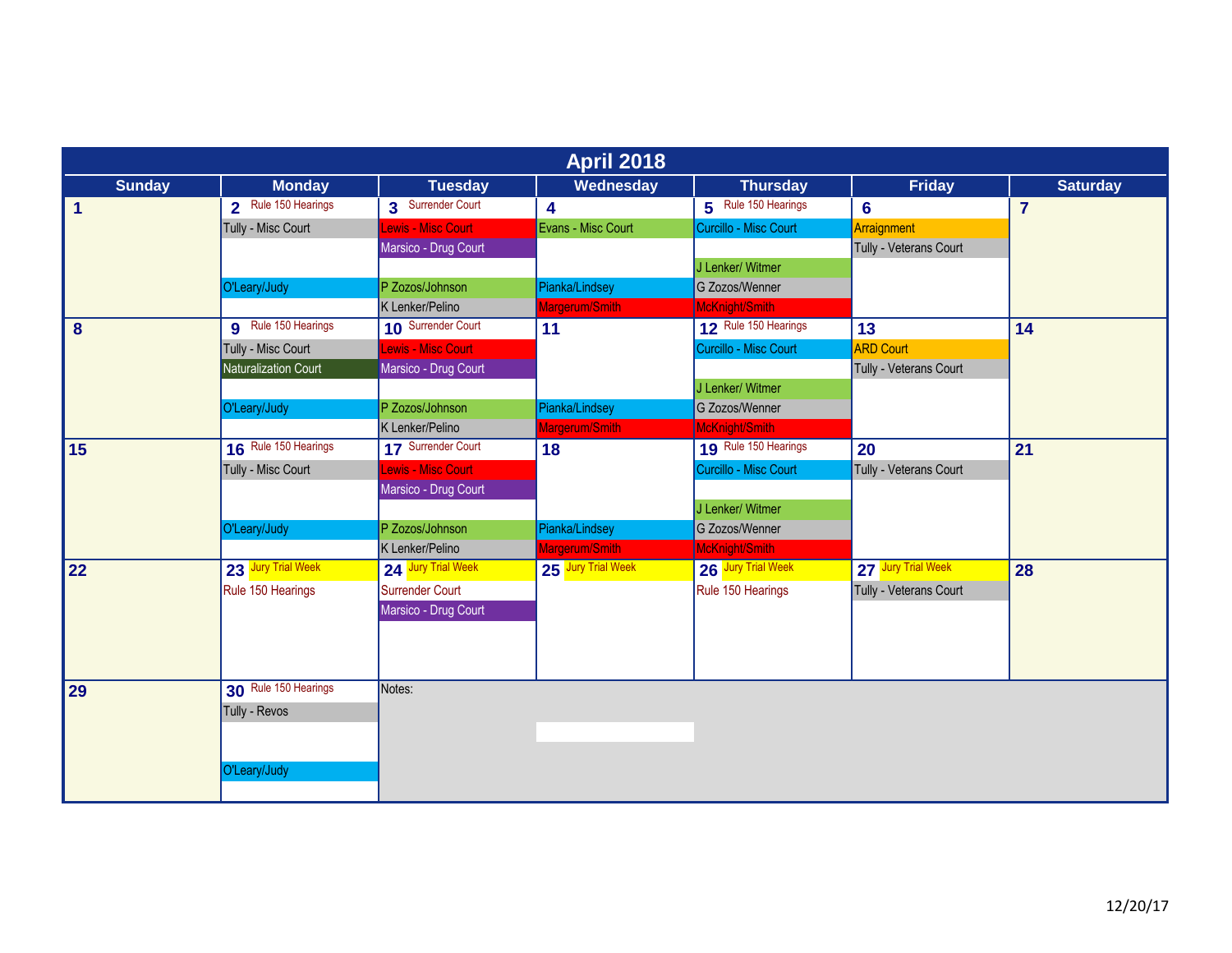| <b>May 2018</b> |                      |                                 |                    |                       |                        |                 |  |  |
|-----------------|----------------------|---------------------------------|--------------------|-----------------------|------------------------|-----------------|--|--|
| <b>Sunday</b>   | <b>Monday</b>        | <b>Tuesday</b>                  | Wednesday          | <b>Thursday</b>       | <b>Friday</b>          | <b>Saturday</b> |  |  |
|                 |                      | 1 Surrender Court               | $\overline{2}$     | 3 Rule 150 Hearings   | 4                      | 5 <sup>5</sup>  |  |  |
|                 |                      | <b>Lewis - Revos</b>            | Evans - Revos      | Curcillo - Revos      | Arraignment            |                 |  |  |
|                 |                      | <b>Summary Appeals</b>          |                    |                       | Tully - Veterans Court |                 |  |  |
|                 |                      | Marsico - Drug Court            |                    | J Lenker/ Witmer      |                        |                 |  |  |
|                 |                      | P Zozos/Johnson                 | Pianka/Lindsey     | G Zozos/Wenner        |                        |                 |  |  |
|                 |                      | K Lenker/Pelino                 | Margerum/Smith     | McKnight/Smith        |                        |                 |  |  |
| $6\phantom{1}$  | 7 Rule 150 Hearings  | 8 Surrender Court               | 9                  | 10 Rule 150 Hearings  | 11                     | 12              |  |  |
|                 | Tully - Misc Court   | <b>Lewis - Misc Court</b>       | Evans - Misc Court | Curcillo - Misc Court | <b>ARD Court</b>       |                 |  |  |
|                 |                      | Marsico - Drug Court            |                    |                       | Tully - Veterans Court |                 |  |  |
|                 |                      |                                 |                    | J Lenker/ Witmer      |                        |                 |  |  |
|                 | O'Leary/Judy         | P Zozos/Johnson                 | Pianka/Lindsey     | G Zozos/Wenner        |                        |                 |  |  |
|                 |                      | K Lenker/Pelino                 | Margerum/Smith     | McKnight/Smith        |                        |                 |  |  |
| 13              | 14 Rule 150 Hearings | 15 Surrender Court              | 16                 | 17 Rule 150 Hearings  | 18                     | 19              |  |  |
|                 | Tully - Misc Court   | Lewis - Misc Court              |                    | Curcillo - Misc Court | Tully - Veterans Court |                 |  |  |
|                 |                      | <b>Costs and Fines Contempt</b> |                    |                       |                        |                 |  |  |
|                 |                      | Marsico - Drug Court            |                    | J Lenker/ Witmer      |                        |                 |  |  |
|                 | O'Leary/Judy         | P Zozos/Johnson                 | Pianka/Lindsey     | G Zozos/Wenner        |                        |                 |  |  |
|                 |                      | K Lenker/Pelino                 | Margerum/Smith     | McKnight/Smith        |                        |                 |  |  |
| 20              | 21 Jury Trial Week   | 22 Jury Trial Week              | 23 Jury Trial Week | 24 Jury Trial Week    | 25 Jury Trial Week     | 26              |  |  |
|                 | Rule 150 Hearings    | Surrender Court                 |                    | Rule 150 Hearings     | Tully - Veterans Court |                 |  |  |
|                 |                      | Marsico - Drug Court            |                    |                       |                        |                 |  |  |
|                 |                      |                                 |                    |                       |                        |                 |  |  |
|                 |                      |                                 |                    |                       |                        |                 |  |  |
| 27              | 28                   | 29 Rule 150 Hearings            | 30                 | 31 Rule 150 Hearings  | Notes:                 |                 |  |  |
|                 | Memorial Day Holiday | <b>Lewis - Revos</b>            | Evans - Revos      | Curcillo - Revos      |                        |                 |  |  |
|                 | Court Closed         | Marsico - Drug Court            |                    |                       |                        |                 |  |  |
|                 |                      | O'Leary/Judy                    |                    | J Lenker/ Witmer      |                        |                 |  |  |
|                 |                      | P Zozos/Johnson                 | Pianka/Lindsey     | G Zozos/Wenner        |                        |                 |  |  |
|                 |                      | K Lenker/Pelino                 | Margerum/Smith     | McKnight/Smith        |                        |                 |  |  |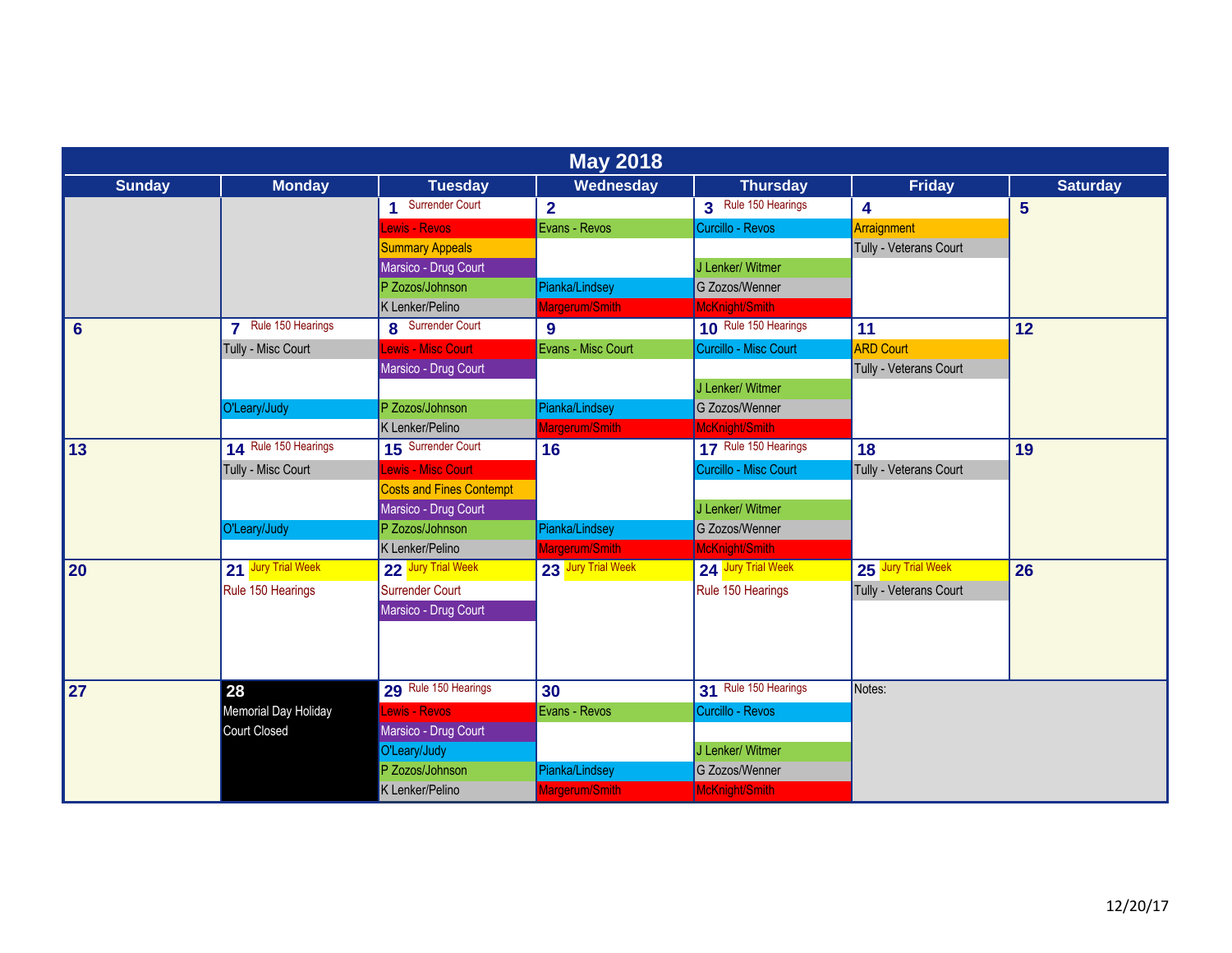| <b>June 2018</b> |                      |                           |                    |                       |                        |                 |  |
|------------------|----------------------|---------------------------|--------------------|-----------------------|------------------------|-----------------|--|
| <b>Sunday</b>    | <b>Monday</b>        | <b>Tuesday</b>            | Wednesday          | <b>Thursday</b>       | <b>Friday</b>          | <b>Saturday</b> |  |
|                  |                      |                           |                    |                       | 1                      | $\overline{2}$  |  |
|                  |                      |                           |                    |                       | Arraignment            |                 |  |
|                  |                      |                           |                    |                       | Tully - Veterans Court |                 |  |
|                  |                      |                           |                    |                       |                        |                 |  |
|                  |                      |                           |                    |                       |                        |                 |  |
| $\mathbf{3}$     | A Rule 150 Hearings  | 5 Surrender Court         | $6\phantom{a}$     | 7 Rule 150 Hearings   | 8                      | 9               |  |
|                  | Tully - Revos        | <b>Lewis - Misc Court</b> | Evans - Misc Court | Curcillo - Misc Court |                        |                 |  |
|                  |                      | <b>Summary Appeals</b>    |                    |                       | Tully - Veterans Court |                 |  |
|                  |                      | Marsico - Drug Court      |                    | J Lenker/ Witmer      |                        |                 |  |
|                  | O'Leary/Judy         | P Zozos/Johnson           | Pianka/Lindsey     | G Zozos/Wenner        |                        |                 |  |
|                  |                      | K Lenker/Pelino           | Margerum/Smith     | McKnight/Smith        |                        |                 |  |
| 10               | 11 Rule 150 Hearings | 12 Surrender Court        | 13                 | 14 Rule 150 Hearings  | 15                     | 16              |  |
|                  | Tully - Misc Court   | <b>Lewis - Misc Court</b> |                    | Curcillo - Misc Court | Tully - Veterans Court |                 |  |
|                  |                      | Marsico - Drug Court      |                    |                       | <b>ARD Court</b>       |                 |  |
|                  |                      |                           |                    | J Lenker/ Witmer      |                        |                 |  |
|                  | O'Leary/Judy         | P Zozos/Johnson           | Pianka/Lindsey     | G Zozos/Wenner        |                        |                 |  |
|                  |                      | K Lenker/Pelino           | Margerum/Smith     | McKnight/Smith        |                        |                 |  |
| 17               | 18 Rule 150 Hearings | 19 Surrender Court        | 20                 | 21 Rule 150 Hearings  | 22                     | 23              |  |
|                  | Tully - Misc Court   | <b>Lewis - Misc Court</b> | Evans - Misc Court | Curcillo - Misc Court | Tully - Veterans Court |                 |  |
|                  |                      | Marsico - Drug Court      |                    |                       |                        |                 |  |
|                  |                      |                           |                    | J Lenker/ Witmer      |                        |                 |  |
|                  | O'Leary/Judy         | P Zozos/Johnson           | Pianka/Lindsey     | G Zozos/Wenner        |                        |                 |  |
|                  |                      | K Lenker/Pelino           | Margerum/Smith     | McKnight/Smith        |                        |                 |  |
| 24               | 25 Jury Trial Week   | 26 Jury Trial Week        | 27 Jury Trial Week | 28 Jury Trial Week    | 29 Jury Trial Week     | 30              |  |
|                  | Rule 150 Hearings    | Surrender Court           |                    | Rule 150 Hearings     |                        |                 |  |
|                  |                      | Marsico - Drug Court      |                    |                       |                        |                 |  |
|                  |                      |                           |                    |                       |                        |                 |  |
|                  |                      |                           |                    |                       |                        |                 |  |
|                  |                      |                           |                    |                       |                        |                 |  |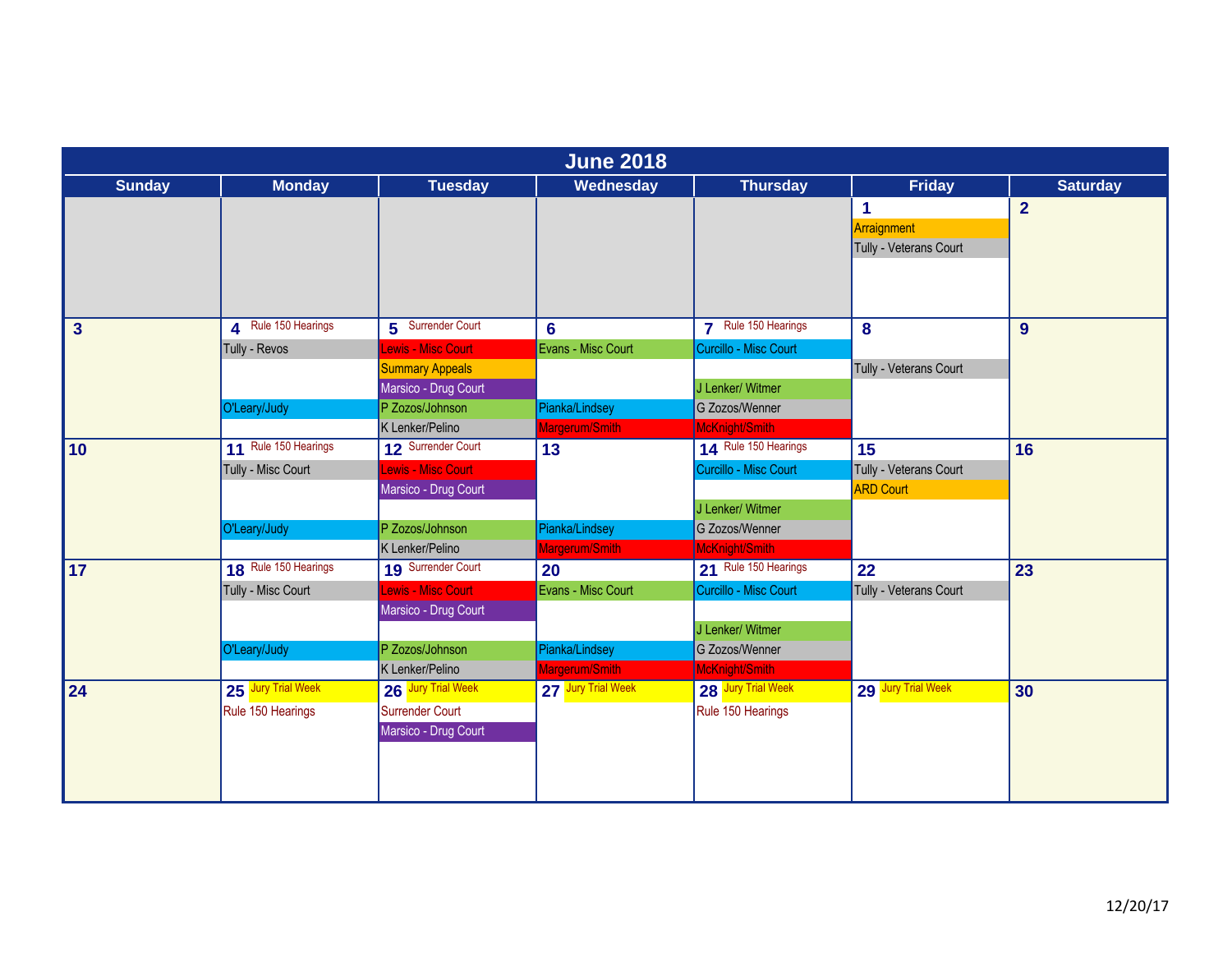| <b>July 2018</b>     |                            |                                 |                          |                       |                        |                 |  |  |
|----------------------|----------------------------|---------------------------------|--------------------------|-----------------------|------------------------|-----------------|--|--|
| <b>Sunday</b>        | <b>Monday</b>              | <b>Tuesday</b>                  | Wednesday                | <b>Thursday</b>       | <b>Friday</b>          | <b>Saturday</b> |  |  |
| $\blacktriangleleft$ | 2 Rule 150 Hearings        | 3 Surrender Court               | 4                        | 5 Rule 150 Hearings   | 6                      | $\overline{7}$  |  |  |
|                      | Tully - Revos              | Lewis - Revos                   | Independence Day Holiday | Curcillo - Revos      | Arraignment            |                 |  |  |
|                      |                            | Marsico - Drug Court            |                          |                       | Tully - Veterans Court |                 |  |  |
|                      |                            |                                 |                          | J Lenker/ Witmer      |                        |                 |  |  |
|                      | O'Leary/Judy               | P Zozos/Johnson                 |                          | G Zozos/Wenner        |                        |                 |  |  |
|                      |                            | K Lenker/Pelino                 |                          | McKnight/Smith        |                        |                 |  |  |
| 8                    | <b>q</b> Rule 150 Hearings | 10 Surrender Court              | 11                       | 12 Rule 150 Hearings  | 13                     | 14              |  |  |
|                      | Tully - Misc Court         | Lewis - Misc Court              | Evans - Revos            | Curcillo - Misc Court |                        |                 |  |  |
|                      |                            | <b>Summary Appeals</b>          |                          |                       | Tully - Veterans Court |                 |  |  |
|                      |                            | Marsico - Drug Court            |                          | J Lenker/ Witmer      |                        |                 |  |  |
|                      | O'Leary/Judy               | P Zozos/Johnson                 | Pianka/Lindsey           | G Zozos/Wenner        |                        |                 |  |  |
|                      |                            | K Lenker/Pelino                 | Margerum/Smith           | McKnight/Smith        |                        |                 |  |  |
| 15                   | 16 Rule 150 Hearings       | 17 Surrender Court              | 18                       | 19 Rule 150 Hearings  | 20                     | 21              |  |  |
|                      | Tully - Misc Court         | Lewis - Misc Court              |                          | Curcillo - Misc Court | <b>ARD Court</b>       |                 |  |  |
|                      |                            | <b>Costs and Fines Contempt</b> |                          |                       | Tully - Veterans Court |                 |  |  |
|                      |                            | Marsico - Drug Court            |                          | J Lenker/ Witmer      |                        |                 |  |  |
|                      | O'Leary/Judy               | P Zozos/Johnson                 | Pianka/Lindsey           | G Zozos/Wenner        |                        |                 |  |  |
|                      |                            | K Lenker/Pelino                 | Margerum/Smith           | McKnight/Smith        |                        |                 |  |  |
| 22                   | 23 Rule 150 Hearings       | 24 Surrender Court              | 25                       | 26 Rule 150 Hearings  | 27                     | 28              |  |  |
|                      | Tully - Misc Court         | Lewis - Misc Court              | Evans - Misc Court       | Curcillo - Misc Court | Tully - Veterans Court |                 |  |  |
|                      |                            | Marsico - Drug Court            |                          |                       |                        |                 |  |  |
|                      |                            |                                 |                          | J Lenker/ Witmer      |                        |                 |  |  |
|                      | O'Leary/Judy               | P Zozos/Johnson                 | Pianka/Lindsey           | G Zozos/Wenner        |                        |                 |  |  |
|                      |                            | K Lenker/Pelino                 | Margerum/Smith           | McKnight/Smith        |                        |                 |  |  |
| 29                   | 30 Rule 150 Hearings       | 31 Surrender Court              | Notes:                   |                       |                        |                 |  |  |
|                      | Tully - Misc Court         | Lewis - Misc Court              |                          |                       |                        |                 |  |  |
|                      |                            | Marsico - Drug Court            |                          |                       |                        |                 |  |  |
|                      |                            |                                 |                          |                       |                        |                 |  |  |
|                      | O'Leary/Judy               | P Zozos/Johnson                 |                          |                       |                        |                 |  |  |
|                      |                            | K Lenker/Pelino                 |                          |                       |                        |                 |  |  |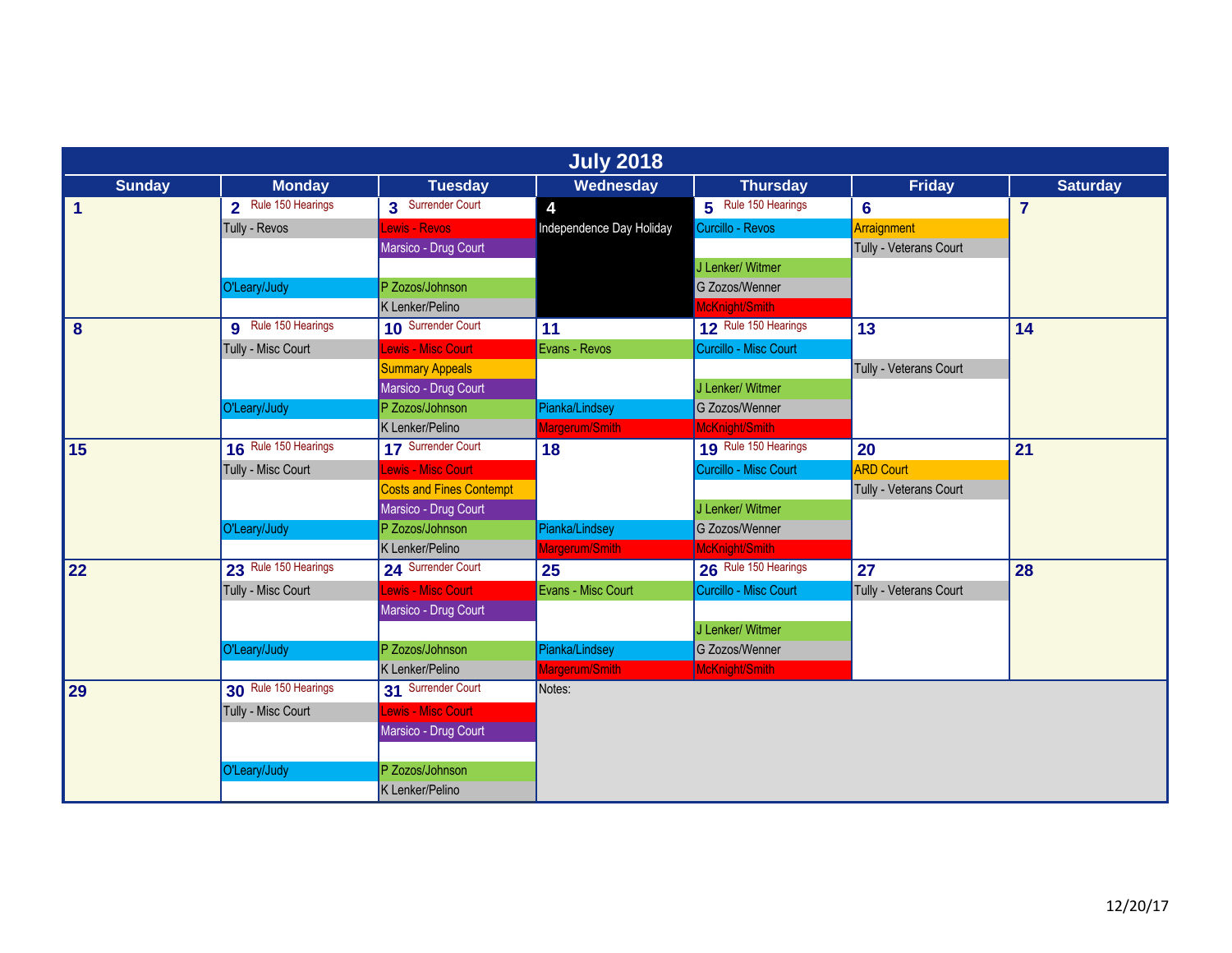|                | <b>August 2018</b>   |                           |                    |                       |                         |                 |  |  |
|----------------|----------------------|---------------------------|--------------------|-----------------------|-------------------------|-----------------|--|--|
| <b>Sunday</b>  | <b>Monday</b>        | <b>Tuesday</b>            | Wednesday          | <b>Thursday</b>       | <b>Friday</b>           | <b>Saturday</b> |  |  |
|                |                      |                           |                    | 2 Rule 150 Hearings   | $\overline{\mathbf{3}}$ | 4               |  |  |
|                |                      |                           | Evans - Misc Court | Curcillo - Misc Court | Arraignment             |                 |  |  |
|                |                      |                           |                    |                       | Tully - Veterans Court  |                 |  |  |
|                |                      |                           |                    | J Lenker/ Witmer      |                         |                 |  |  |
|                |                      |                           | Pianka/Lindsey     | G Zozos/Wenner        |                         |                 |  |  |
|                |                      |                           | Margerum/Smith     | McKnight/Smith        |                         |                 |  |  |
| $5\phantom{1}$ | 6 Rule 150 Hearings  | <b>7</b> Surrender Court  | 8                  | 9 Rule 150 Hearings   | 10                      | 11              |  |  |
|                | Tully - Misc Court   | <b>Lewis - Misc Court</b> | Evans - Misc Court | Curcillo - Misc Court |                         |                 |  |  |
|                |                      | Marsico - Drug Court      |                    |                       | Tully - Veterans Court  |                 |  |  |
|                |                      |                           |                    | J Lenker/ Witmer      |                         |                 |  |  |
|                | O'Leary/Judy         | P Zozos/Johnson           | Pianka/Lindsey     | G Zozos/Wenner        |                         |                 |  |  |
|                |                      | K Lenker/Pelino           | Margerum/Smith     | McKnight/Smith        |                         |                 |  |  |
| 12             | 13 Jury Trial Week   | 14 Jury Trial Week        | 15 Jury Trial Week | 16 Jury Trial Week    | 17 Jury Trial Week      | 18              |  |  |
|                | Rule 150 Hearings    | Surrender Court           |                    | Rule 150 Hearings     | Tully - Veterans Court  |                 |  |  |
|                |                      | Marsico - Drug Court      |                    |                       |                         |                 |  |  |
|                |                      |                           |                    |                       |                         |                 |  |  |
|                |                      |                           |                    |                       |                         |                 |  |  |
| 19             | 20 Rule 150 Hearings | 21 Surrender Court        | 22                 | 23 Rule 150 Hearings  | 24                      | 25              |  |  |
|                | Tully - Revos        | <b>Lewis - Revos</b>      | Evans - Revos      | Curcillo - Revos      | <b>ARD Court</b>        |                 |  |  |
|                |                      | Marsico - Drug Court      |                    |                       | Tully - Veterans Court  |                 |  |  |
|                |                      |                           |                    | J Lenker/ Witmer      |                         |                 |  |  |
|                | O'Leary/Judy         | P Zozos/Johnson           | Pianka/Lindsey     | G Zozos/Wenner        |                         |                 |  |  |
|                |                      | K Lenker/Pelino           | Margerum/Smith     | McKnight/Smith        |                         |                 |  |  |
| 26             | 27 Rule 150 Hearings | 28 Surrender Court        | 29                 | 30 Rule 150 Hearings  | 31                      | Notes:          |  |  |
|                | Tully - Misc Court   | <b>Lewis - Misc Court</b> | Evans - Misc Court | Curcillo - Misc Court |                         |                 |  |  |
|                |                      | <b>Summary Appeals</b>    |                    |                       | Tully - Veterans Court  |                 |  |  |
|                |                      | Marsico - Drug Court      |                    | J Lenker/ Witmer      |                         |                 |  |  |
|                | O'Leary/Judy         | P Zozos/Johnson           | Pianka/Lindsey     | G Zozos/Wenner        |                         |                 |  |  |
|                |                      | K Lenker/Pelino           | Margerum/Smith     | McKnight/Smith        |                         |                 |  |  |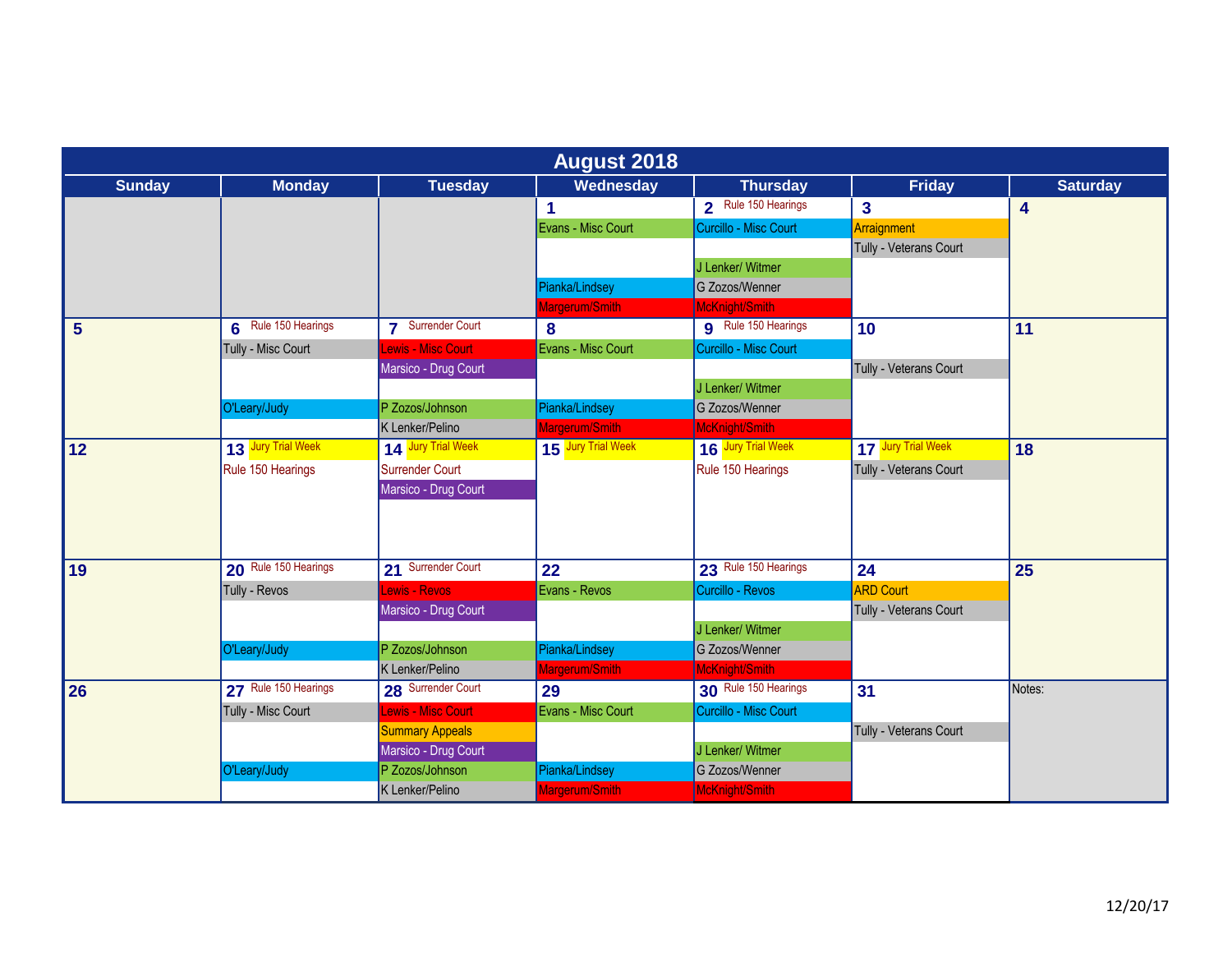| <b>September 2018</b> |                      |                                 |                    |                       |                        |                 |  |
|-----------------------|----------------------|---------------------------------|--------------------|-----------------------|------------------------|-----------------|--|
| <b>Sunday</b>         | <b>Monday</b>        | <b>Tuesday</b>                  | Wednesday          | <b>Thursday</b>       | <b>Friday</b>          | <b>Saturday</b> |  |
|                       |                      |                                 |                    |                       |                        | 1               |  |
| $\overline{2}$        | $\mathbf{3}$         | 4 Rule 150 Hearings             | $5\phantom{1}$     | 6 Rule 150 Hearings   | $\overline{7}$         | $\bf{8}$        |  |
|                       | Labor Day Holiday    | Lewis - Misc Court              | Evans - Misc Court | Curcillo - Misc Court | Arraignment            |                 |  |
|                       | Court Closed         | Marsico - Drug Court            |                    |                       | Tully - Veterans Court |                 |  |
|                       |                      | O'Leary/Judy                    |                    | J Lenker/ Witmer      |                        |                 |  |
|                       |                      | P Zozos/Johnson                 | Pianka/Lindsey     | G Zozos/Wenner        |                        |                 |  |
|                       |                      | K Lenker/Pelino                 | Margerum/Smith     | McKnight/Smith        |                        |                 |  |
| 9                     | 10 Rule 150 Hearings | 11 Surrender Court              | 12                 | 13 Rule 150 Hearings  | 14                     | 15              |  |
|                       | Tully - Misc Court   | Lewis - Misc Court              |                    | Curcillo - Misc Court | <b>ARD Court</b>       |                 |  |
|                       |                      | <b>Costs and Fines Contempt</b> |                    |                       | Tully - Veterans Court |                 |  |
|                       |                      | Marsico - Drug Court            |                    | J Lenker/ Witmer      |                        |                 |  |
|                       | O'Leary/Judy         | P Zozos/Johnson                 | Pianka/Lindsey     | G Zozos/Wenner        |                        |                 |  |
|                       |                      | K Lenker/Pelino                 | Margerum/Smith     | McKnight/Smith        |                        |                 |  |
| 16                    | 17 Rule 150 Hearings | 18 Surrender Court              | 19                 | 20 Rule 150 Hearings  | 21                     | 22              |  |
|                       | Tully - Misc Court   | Lewis - Misc Court              | Evans - Misc Court | Curcillo - Misc Court | Tully - Veterans Court |                 |  |
|                       |                      | Marsico - Drug Court            |                    |                       |                        |                 |  |
|                       |                      |                                 |                    | J Lenker/ Witmer      |                        |                 |  |
|                       | O'Leary/Judy         | P Zozos/Johnson                 | Pianka/Lindsey     | G Zozos/Wenner        |                        |                 |  |
|                       |                      | K Lenker/Pelino                 | Margerum/Smith     | McKnight/Smith        |                        |                 |  |
| 23                    | 24 Jury Trial Week   | 25 Jury Trial Week              | 26 Jury Trial Week | 27 Jury Trial Week    | 28 Jury Trial Week     | 29              |  |
|                       | Rule 150 Hearings    | Surrender Court                 |                    | Rule 150 Hearings     |                        |                 |  |
|                       |                      | Marsico - Drug Court            |                    |                       |                        |                 |  |
|                       |                      |                                 |                    |                       |                        |                 |  |
|                       |                      |                                 |                    |                       |                        |                 |  |
|                       |                      |                                 |                    |                       |                        |                 |  |
| 30                    | Notes:               |                                 |                    |                       |                        |                 |  |
|                       |                      |                                 |                    |                       |                        |                 |  |
|                       |                      |                                 |                    |                       |                        |                 |  |
|                       |                      |                                 |                    |                       |                        |                 |  |
|                       |                      |                                 |                    |                       |                        |                 |  |
|                       |                      |                                 |                    |                       |                        |                 |  |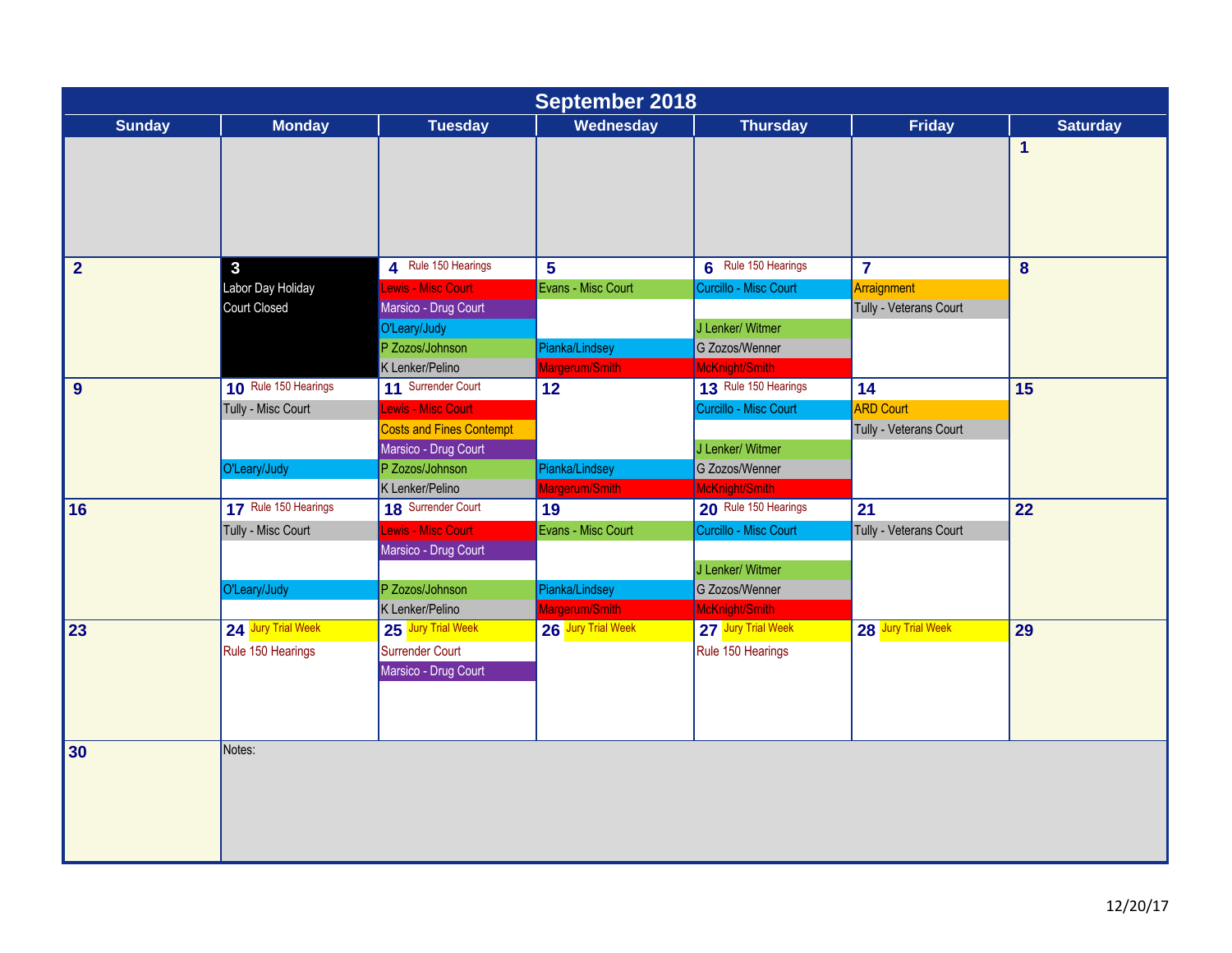| October 2018   |                            |                           |                         |                       |                        |                 |  |  |
|----------------|----------------------------|---------------------------|-------------------------|-----------------------|------------------------|-----------------|--|--|
| <b>Sunday</b>  | <b>Monday</b>              | <b>Tuesday</b>            | Wednesday               | <b>Thursday</b>       | <b>Friday</b>          | <b>Saturday</b> |  |  |
|                | 1 Rule 150 Hearings        | 2 Surrender Court         | $\overline{\mathbf{3}}$ | 4 Rule 150 Hearings   | 5                      | $6\phantom{a}$  |  |  |
|                | Tully - Revos              | <b>Lewis - Revos</b>      | Evans - Revos           | Curcillo - Revos      | Arraignment            |                 |  |  |
|                |                            | <b>Summary Appeals</b>    |                         |                       | Tully - Veterans Court |                 |  |  |
|                |                            | Marsico - Drug Court      |                         | J Lenker/ Witmer      |                        |                 |  |  |
|                | O'Leary/Judy               | P Zozos/Johnson           | Pianka/Lindsey          | G Zozos/Wenner        |                        |                 |  |  |
|                |                            | K Lenker/Pelino           | Margerum/Smith          | McKnight/Smith        |                        |                 |  |  |
| $\overline{7}$ | <b>8</b> Rule 150 Hearings | <b>g</b> Surrender Court  | 10 <sup>°</sup>         | 11 Rule 150 Hearings  | 12                     | 13              |  |  |
|                | Tully - Misc Court         | <b>Lewis - Misc Court</b> | Evans - Misc Court      | Curcillo - Misc Court | <b>ARD Court</b>       |                 |  |  |
|                |                            | Marsico - Drug Court      |                         |                       | Tully - Veterans Court |                 |  |  |
|                |                            |                           |                         | J Lenker/ Witmer      |                        |                 |  |  |
|                | O'Leary/Judy               | P Zozos/Johnson           | Pianka/Lindsey          | G Zozos/Wenner        |                        |                 |  |  |
|                |                            | K Lenker/Pelino           | Margerum/Smith          | McKnight/Smith        |                        |                 |  |  |
| 14             | 15 Rule 150 Hearings       | 16 Surrender Court        | 17                      | 18 Rule 150 Hearings  | 19                     | 20              |  |  |
|                | Tully - Misc Court         | <b>Lewis - Misc Court</b> |                         | Curcillo - Misc Court | Tully - Veterans Court |                 |  |  |
|                | Naturalization Court       | Marsico - Drug Court      |                         |                       |                        |                 |  |  |
|                |                            |                           |                         | J Lenker/ Witmer      |                        |                 |  |  |
|                | O'Leary/Judy               | P Zozos/Johnson           | Pianka/Lindsey          | G Zozos/Wenner        |                        |                 |  |  |
|                |                            | K Lenker/Pelino           | Margerum/Smith          | McKnight/Smith        |                        |                 |  |  |
| 21             | 22 Jury Trial Week         | 23 Jury Trial Week        | 24 Jury Trial Week      | 25 Jury Trial Week    | 26 Jury Trial Week     | 27              |  |  |
|                | Rule 150 Hearings          | Surrender Court           |                         | Rule 150 Hearings     | Tully - Veterans Court |                 |  |  |
|                |                            | Marsico - Drug Court      |                         |                       |                        |                 |  |  |
|                |                            |                           |                         |                       |                        |                 |  |  |
|                |                            |                           |                         |                       |                        |                 |  |  |
| 28             | 29 Rule 150 Hearings       | 30 Surrender Court        | 31                      | Notes:                |                        |                 |  |  |
|                | Tully - Revos              | <b>Lewis - Revos</b>      | Evans - Revos           |                       |                        |                 |  |  |
|                |                            | <b>Summary Appeals</b>    |                         |                       |                        |                 |  |  |
|                |                            | Marsico - Drug Court      |                         |                       |                        |                 |  |  |
|                | O'Leary/Judy               | P Zozos/Johnson           | Pianka/Lindsey          |                       |                        |                 |  |  |
|                |                            | K Lenker/Pelino           | Margerum/Smith          |                       |                        |                 |  |  |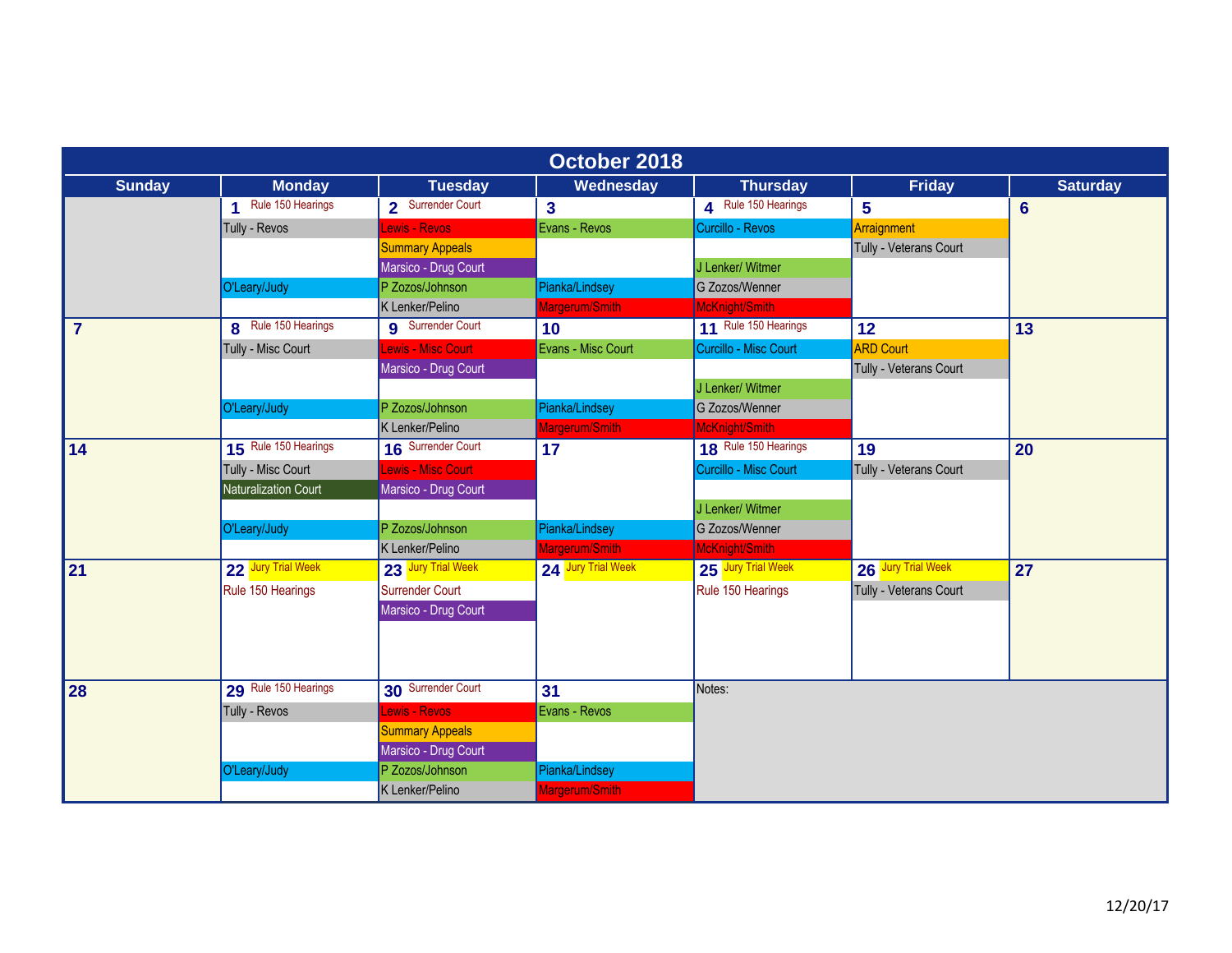|                         | <b>November 2018</b>        |                                 |                    |                       |                        |                         |  |  |  |
|-------------------------|-----------------------------|---------------------------------|--------------------|-----------------------|------------------------|-------------------------|--|--|--|
| <b>Sunday</b>           | <b>Monday</b>               | <b>Tuesday</b>                  | Wednesday          | <b>Thursday</b>       | Friday                 | <b>Saturday</b>         |  |  |  |
|                         |                             |                                 |                    | Rule 150 Hearings     | $\overline{2}$         | $\overline{\mathbf{3}}$ |  |  |  |
|                         |                             |                                 |                    | Curcillo - Revos      | Arraignment            |                         |  |  |  |
|                         |                             |                                 |                    |                       | Tully - Veterans Court |                         |  |  |  |
|                         |                             |                                 |                    | J Lenker/ Witmer      |                        |                         |  |  |  |
|                         |                             |                                 |                    | G Zozos/Wenner        |                        |                         |  |  |  |
|                         |                             |                                 |                    | McKnight/Smith        |                        |                         |  |  |  |
| $\overline{\mathbf{4}}$ | 5 Rule 150 Hearings         | 6 Surrender Court               | $\overline{7}$     | 8 Rule 150 Hearings   | 9                      | 10                      |  |  |  |
|                         | Tully - Misc Court          | <b>Lewis - Misc Court</b>       | Evans - Misc Court | Curcillo - Misc Court |                        |                         |  |  |  |
|                         |                             | Marsico - Drug Court            |                    |                       | Tully - Veterans Court |                         |  |  |  |
|                         |                             |                                 |                    | J Lenker/ Witmer      |                        |                         |  |  |  |
|                         | O'Leary/Judy                | P Zozos/Johnson                 | Pianka/Lindsey     | G Zozos/Wenner        |                        |                         |  |  |  |
|                         |                             | K Lenker/Pelino                 | Margerum/Smith     | McKnight/Smith        |                        |                         |  |  |  |
| 11                      | 12 <sup>°</sup>             | 13 Rule 150 Hearings            | 14                 | 15 Rule 150 Hearings  | 16                     | 17                      |  |  |  |
|                         | Veteran's Day Holiday (Obs) | Lewis - Misc Court              |                    | Curcillo - Misc Court | <b>ARD Court</b>       |                         |  |  |  |
|                         |                             | <b>Costs and Fines Contempt</b> |                    |                       | Tully - Veterans Court |                         |  |  |  |
|                         |                             | Marsico - Drug Court            |                    | J Lenker/ Witmer      |                        |                         |  |  |  |
|                         |                             | P Zozos/Johnson                 | Pianka/Lindsey     | G Zozos/Wenner        |                        |                         |  |  |  |
|                         |                             | K Lenker/Pelino                 | Margerum/Smith     | McKnight/Smith        |                        |                         |  |  |  |
| 18                      | 19 Rule 150 Hearings        | 20 Surrender Court              | 21                 | 22                    | 23 Rule 150 Hearings   | 24                      |  |  |  |
|                         | Tully - Misc Court          | Lewis - Misc Court              | Evans - Misc Court | Thansgiving Holiday   | Tully - Veterans Court |                         |  |  |  |
|                         |                             | Marsico - Drug Court            |                    | Court Closed          |                        |                         |  |  |  |
|                         |                             | P Zozos/Johnson                 |                    |                       |                        |                         |  |  |  |
|                         | O'Leary/Judy                | K Lenker/Pelino                 | Margerum/Smith     |                       |                        |                         |  |  |  |
|                         |                             |                                 |                    |                       |                        |                         |  |  |  |
| 25                      | 26 Rule 150 Hearings        | 27 Surrender Court              | 28                 | 29 Rule 150 Hearings  | 30                     | Notes:                  |  |  |  |
|                         | Tully - Misc Court          | Lewis - Misc Court              | Evans - Misc Court | Curcillo - Misc Court | Tully - Veterans Court |                         |  |  |  |
|                         |                             | <b>Summary Appeals</b>          |                    |                       |                        |                         |  |  |  |
|                         |                             | Marsico - Drug Court            |                    | J Lenker/ Witmer      |                        |                         |  |  |  |
|                         | O'Leary/Judy                | P Zozos/Johnson                 | Pianka/Lindsey     | G Zozos/Wenner        |                        |                         |  |  |  |
|                         |                             | K Lenker/Pelino                 | Margerum/Smith     | McKnight/Smith        |                        |                         |  |  |  |